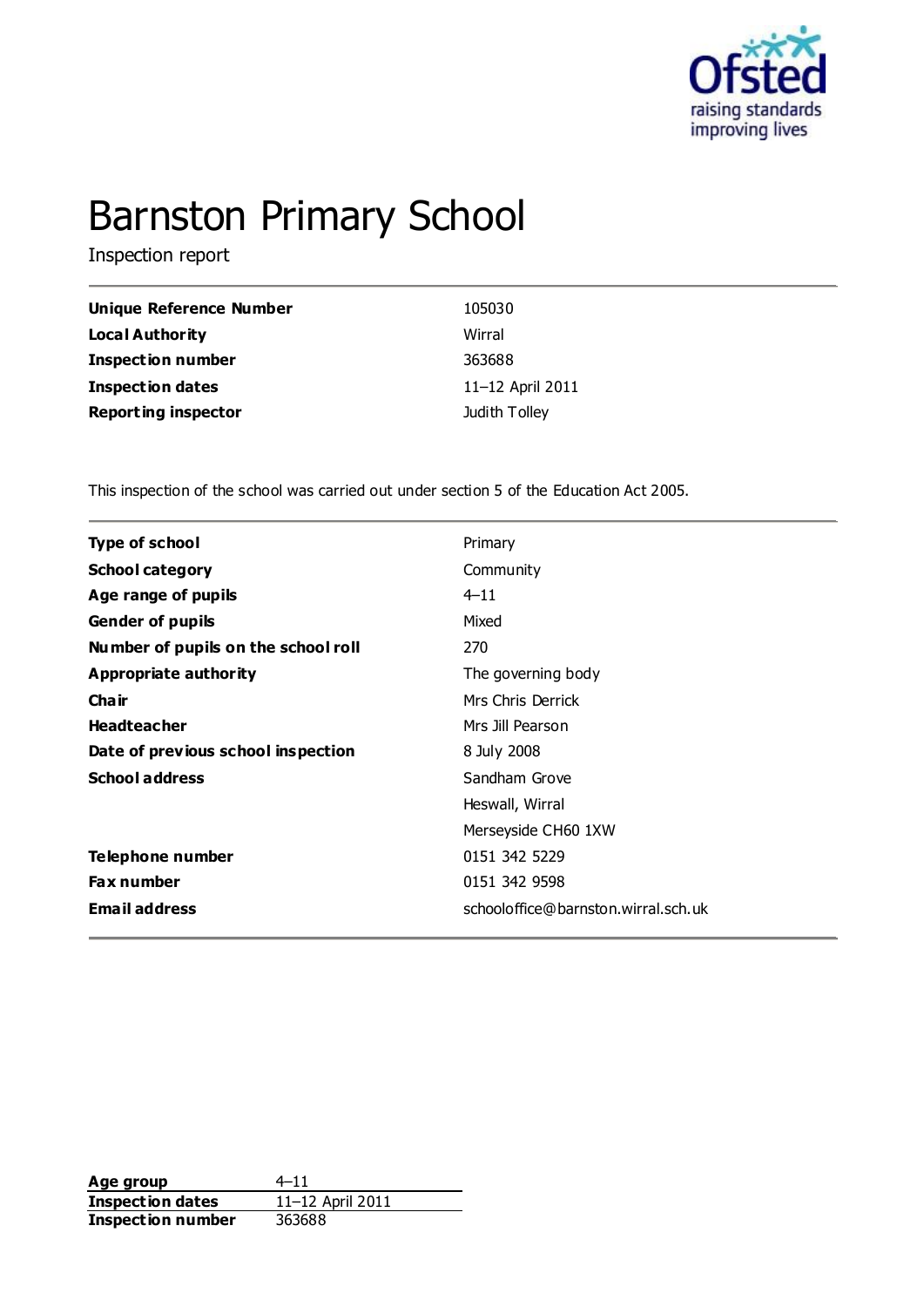The Office for Standards in Education, Children's Services and Skills (Ofsted) regulates and inspects to achieve excellence in the care of children and young people, and in education and skills for learners of all ages. It regulates and inspects childcare and children's social care, and inspects the Children and Family Court Advisory Support Service (Cafcass), schools, colleges, initial teacher training, work-based learning and skills training, adult and community learning, and education and training in prisons and other secure establishments. It assesses council children's services, and inspects services for looked after children, safeguarding and child protection.

Further copies of this report are obtainable from the school. Under the Education Act 2005, the school must provide a copy of this report free of charge to certain categories of people. A charge not exceeding the full cost of reproduction may be made for any other copies supplied.

If you would like a copy of this document in a different format, such as large print or Braille, please telephone 0300 123 4234, or email **[enquiries@ofsted.gov.uk](mailto:enquiries@ofsted.gov.uk)**.

You may copy all or parts of this document for non-commercial educational purposes, as long as you give details of the source and date of publication and do not alter the documentation in any way.

To receive regular email alerts about new publications, including survey reports and school inspection reports, please visit our website and go to 'Subscribe'.

Royal Exchange Buildings St Ann's Square Manchester M2 7LA T: 0300 123 4234 Textphone: 0161 618 8524 E: **[enquiries@ofsted.gov.uk](mailto:enquiries@ofsted.gov.uk)**

W: **[www.ofsted.gov.uk](http://www.ofsted.gov.uk/)**

© Crown copyright 2011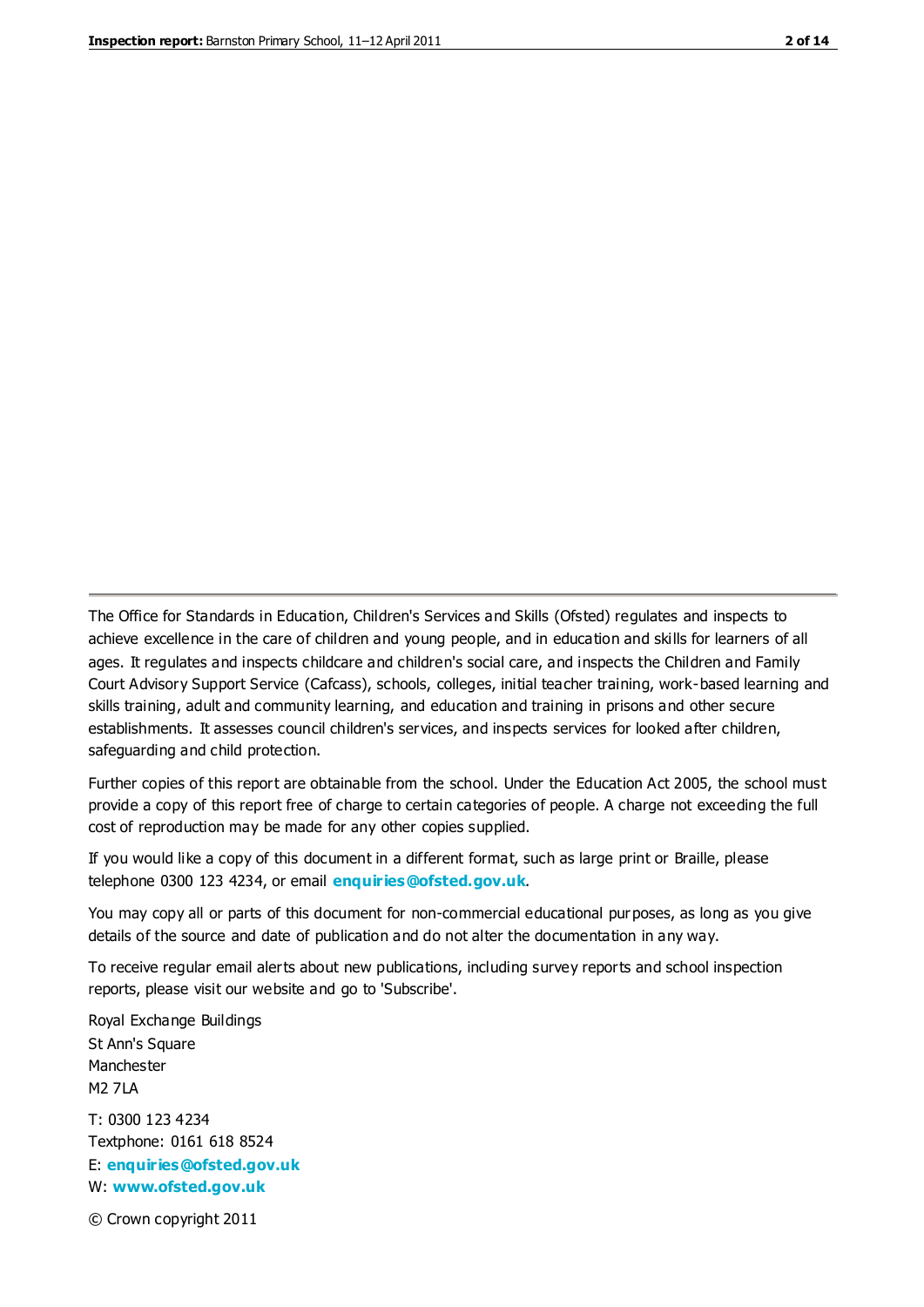# **Introduction**

This inspection was carried out by three additional inspectors. They observed 17 lessons and saw 11 teachers. Meetings were held with groups of pupils, governors and staff. Inspectors observed the school's work and looked at the school's analysis of pupils' progress and improvement plans. They analysed 146 pupil questionnaires and 107 from parents and carers.

The inspection team reviewed many aspects of the school's work. It looked in detail at a number of key areas.

- Whether there is sufficient evidence that most pupils make good progress across the school, leading to outstanding achievement.
- $\blacksquare$  How successfully the school is working to 'narrow the gaps' and raise attainment in mathematics and English.
- Whether middle leaders are developing their role sufficiently well to embed ambition and drive improvement in their subject areas.

# **Information about the school**

Barnston Primary School is larger than average. Pupils are of predominantly White British heritage. The proportion known to be eligible for free school meals is low. The proportion of pupils with special educational needs and/or disabilities is broadly average overall. The headteacher has been in post for two years and there have been significant changes in staff since the last inspection. The school has achieved a number of awards including Healthy School status, Basic Skills Quality Mark and Activemark. Barnston Buddies' nursery shares the school's site but is not run by the school's governing body. It is inspected separately.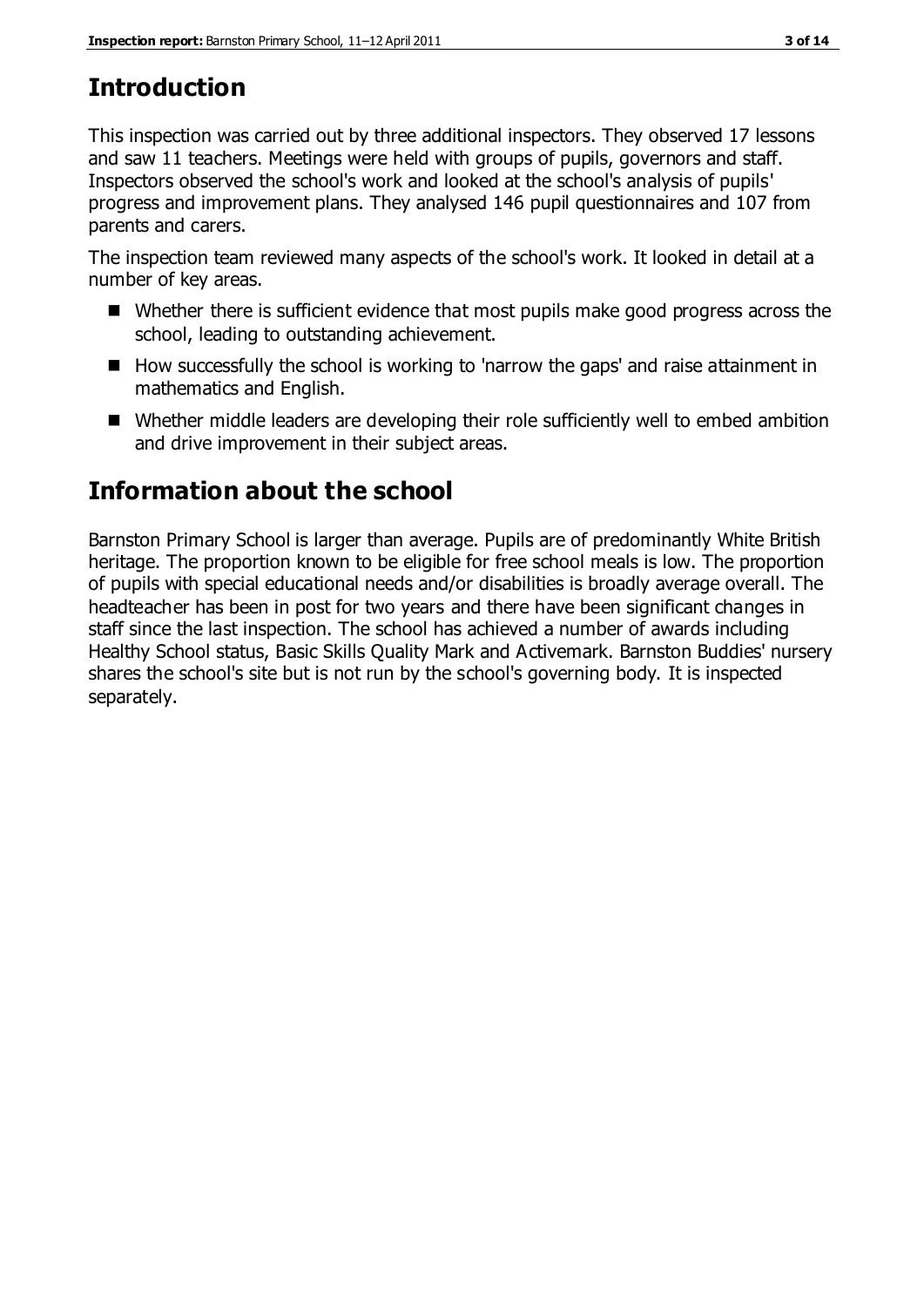# **Inspection judgements**

| Overall effectiveness: how good is the school?  |  |
|-------------------------------------------------|--|
| The school's capacity for sustained improvement |  |

## **Main findings**

This is a good school. Attainment is high and pupils' achievement is outstanding. By the end of Year 6 attainment in English and mathematics is high and pupils have made good progress from their starting points. This comes about from good teaching and a curriculum which meets their needs and interests well. Pupils with special educational needs and/or disabilities make the same good progress as their classmates as a result of the very effective support they receive in lessons. Pupils' enjoyment of school is reflected in their enthusiastic response in lessons, their good behaviour and their high levels of attendance.

Pupils' personal development and their contribution to the school and wider community are good. They very willingly take on responsibility and are fully involved in school decision-making through, for instance, the school council and as playground leaders and peer mentors. Frequent opportunities to work together to solve problems and to explain their ideas to one another prepare them well for the next stage in their education. Pupils are given good guidance about how to improve their work in English but this is not always the case in other subjects. Similarly, assessment information is not always used as effectively as it might be in teachers' planning to meet the needs of all pupils in lessons.

Parents and carers value the good care, guidance and support the school provides for its pupils and the good partnerships the school has with them, which support their children's learning well. Although the school meets government guidelines for safeguarding and the safe recruitment of staff, there is scope to strengthen the quality assurance of safeguarding arrangements so that it is equally rigorous in all areas of the school's work.

The headteacher provides very clear direction, based on the close monitoring of pupils' progress and an accurate evaluation of the school's work. She has led the school strongly during a period of significant changes in staffing and, in the relatively short time she has been in post, has acted decisively to raise attainment in English and mathematics. The introduction of a topic-based curriculum is proving very effective in eliminating differences in the attainment of different groups in English and in engaging pupils' interest through imaginative activities. However there is still scope to increase opportunities for pupils to practise the basic skills of literacy numeracy and information communication technology (ICT) across the whole timetable in order to accelerate progress further. Strategies to improve the quality and consistency of teaching and learning and to raise attainment in English and mathematics have also been instrumental in developing teamwork, which is now a good characteristic of the school. Although subject leaders are still developing their roles, they share the headteacher's vision and drive improvement well. Since the last inspection both attainment and attendance have improved and are now high. This record of improvement provides a clear indication of the school's good capacity to improve further.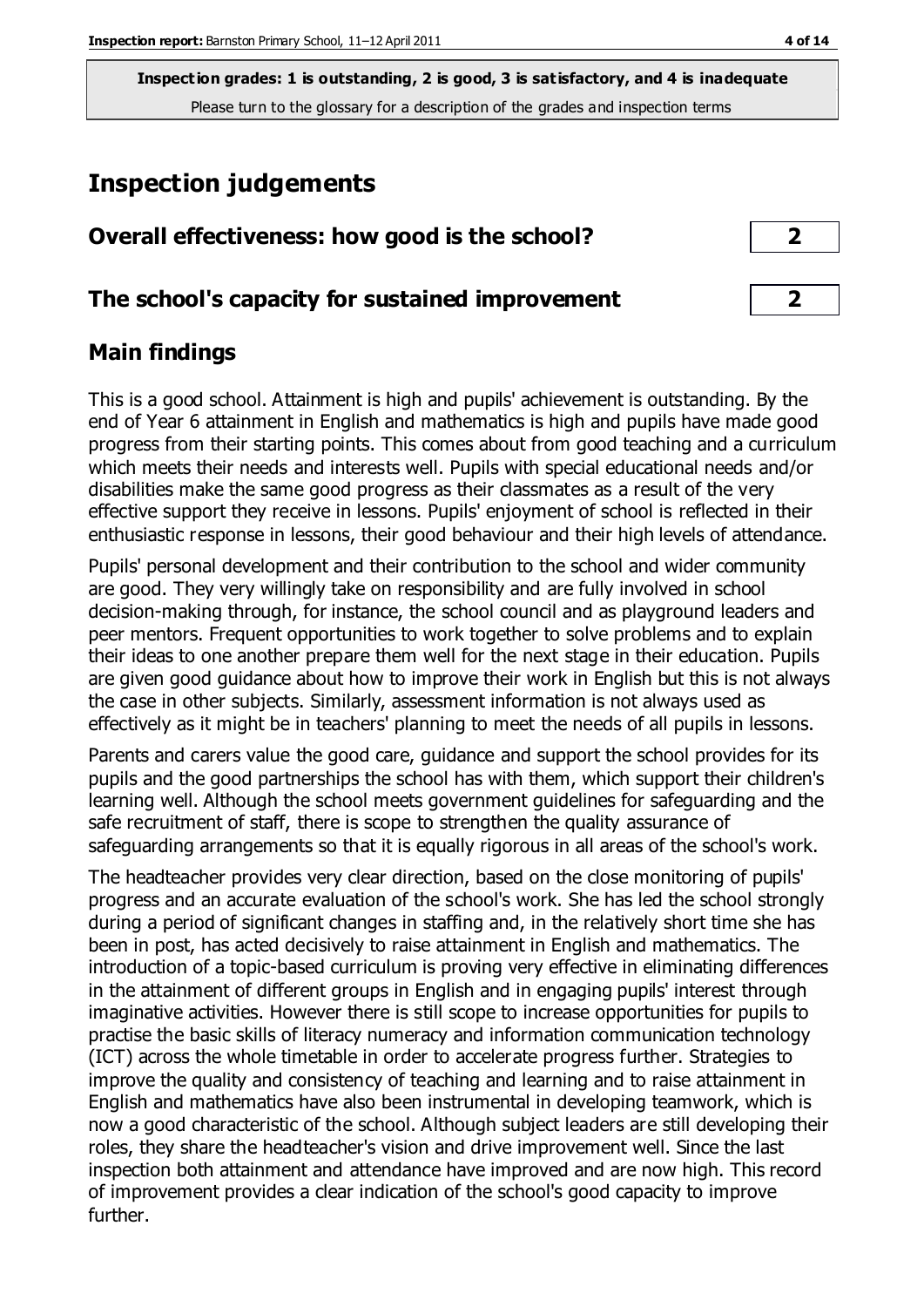## **What does the school need to do to improve further?**

- Improve the quality and consistency of teaching and learning further by:
	- improving the use of assessment information in planning to meet better the  $\equiv$ needs of all groups of learners in lessons
	- providing pupils with precise information about improving their work across all subjects
	- increasing opportunities for pupils to practise their basic skills in literacy, numeracy and information communication technology more widely across the curriculum
	- strengthening the systems of quality assurance in order to bring about a greater rigour in safeguarding systems and procedures across the school.

#### **Outcomes for individuals and groups of pupils 2**

Many children start school with skills, knowledge and understanding above those expected for their age. They make good progress in the Early Years Foundation Stage and join Year 1 as confident learners, with skills that are securely above-average and ready to access the Key Stage 1 curriculum. They continue to make good progress so that attainment by the end of Year 6 in English, mathematics and science is high and their achievement outstanding. When given the opportunity to work collaboratively in pairs and small groups to solve problems, pupils are keen to participate and organise themselves well. In an English lesson, for instance, Years 1 and 2 pupils worked enthusiastically in pairs to plan what they should include in a letter to warn other classes about a character who was likely to disrupt their 'medieval banquet'. Similarly Years 3 and 4 pupils organised themselves well to work out how to record coordinates in a mathematics lesson.

Pupils talk enthusiastically about their lessons and are proud of their achievements. They feel safe at school and know who they can talk to if they have any problems. Pupils have a good understanding of how to stay healthy and demonstrate their commitment to healthy lifestyles through participation in sporting extra-curricular activities and healthy choices of food at lunchtime and break. They clearly enjoy the opportunities they have to help others and they take their responsibilities seriously, for instance as play leaders, mentors for younger pupils, and as members of the school council. They have good relationships with each other and their teachers and have a good sense of right and wrong. They take time to reflect on their own actions and regularly help one another in class and around the school. They have a good understanding of other cultures but their knowledge of the diversity of cultures within the United Kingdom is less secure.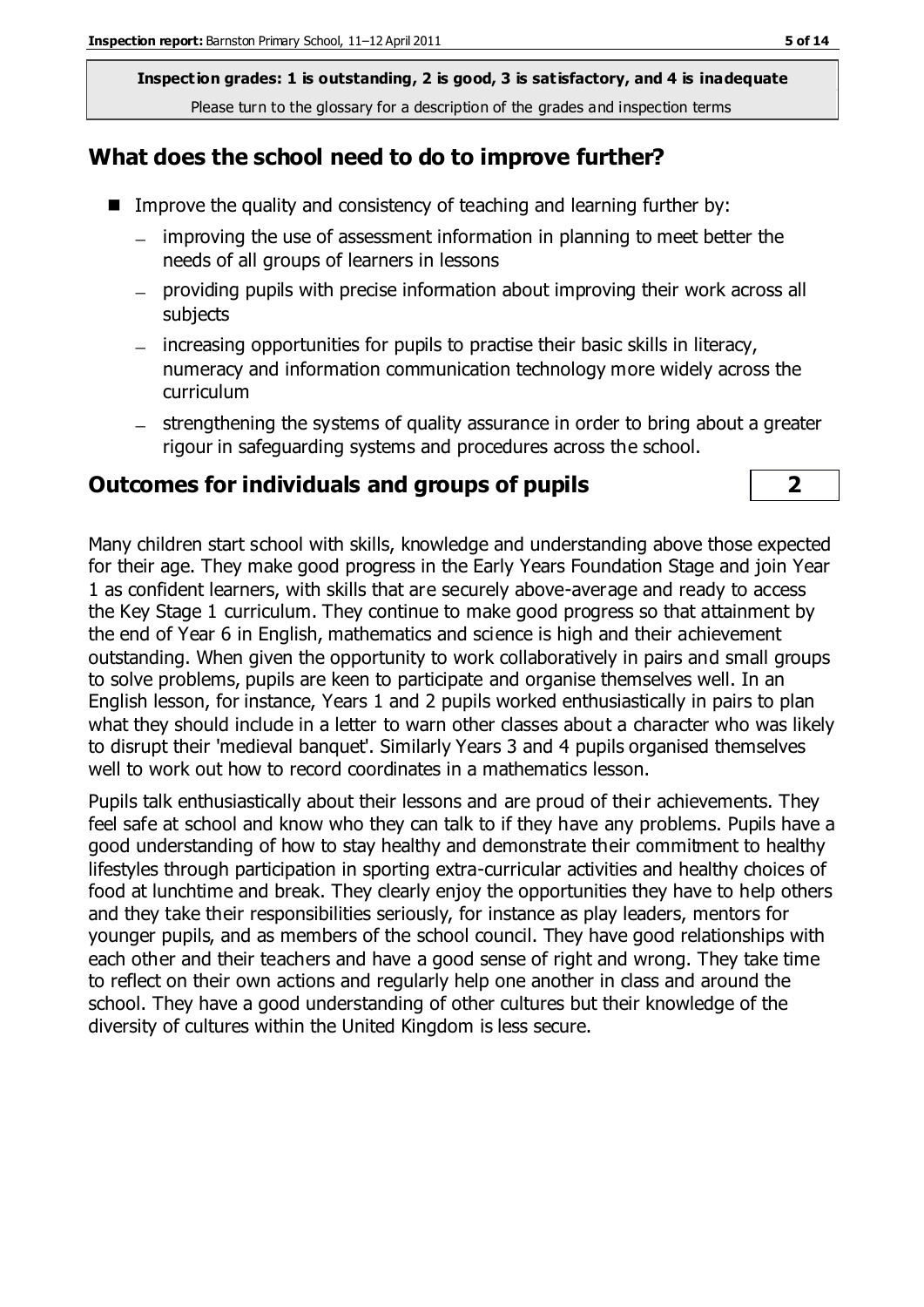# **Inspection grades: 1 is outstanding, 2 is good, 3 is satisfactory, and 4 is inadequate**

Please turn to the glossary for a description of the grades and inspection terms

These are the grades for pupils' outcomes

| Pupils' achievement and the extent to which they enjoy their learning                                                     | 1              |
|---------------------------------------------------------------------------------------------------------------------------|----------------|
| Taking into account:<br>Pupils' attainment <sup>1</sup>                                                                   | 1              |
| The quality of pupils' learning and their progress                                                                        | $\mathcal{P}$  |
| The quality of learning for pupils with special educational needs and/or disabilities<br>and their progress               | $\overline{2}$ |
| The extent to which pupils feel safe                                                                                      | $\mathbf{2}$   |
| Pupils' behaviour                                                                                                         | 2              |
| The extent to which pupils adopt healthy lifestyles                                                                       | 2              |
| The extent to which pupils contribute to the school and wider community                                                   | $\overline{2}$ |
| The extent to which pupils develop workplace and other skills that will contribute to<br>their future economic well-being |                |
| Taking into account:                                                                                                      |                |
| Pupils' attendance <sup>1</sup>                                                                                           | 1              |
| The extent of pupils' spiritual, moral, social and cultural development                                                   | 2              |

<sup>1</sup> The grades for attainment and attendance are: 1 is high; 2 is above average; 3 is broadly average; and 4 is low

## **How effective is the provision?**

Teachers usually present new ideas clearly and use a good variety of resources and topics to engage pupils' interest. They use questioning to good effect to support and challenge pupils well both in whole-class discussions and during class work. Pupils make the best progress when they are given the opportunity to work with a partner or in small groups to solve problems and complete tasks or act as 'envoys' or 'magpies' to learn from others. As a result they are confident and articulate in expressing their ideas. Assessment information is usually used effectively to provide an appropriate level of challenge and progress is monitored closely by teachers during tasks. Teaching assistants use their expertise very skilfully in supporting individuals and small groups. However, resources do not always provide sufficient support to enable those working independently of the teacher in lessons to achieve their full potential. Pupils are beginning to evaluate their own and each other's work but are not always sure about how they are getting on. Opportunities are sometimes missed in plenary discussions to enable pupils to identify how exactly they can improve their work.

The curriculum meets pupils' needs and interests well. The themed curriculum, although at the early stages of development, engages pupils' interest and is providing opportunities for pupils to practise their skills in a variety of imaginative contexts. Its impact upon pupils' progress in English is already clear. Pupils in Years 3 and 4 were enthusiastic in discussing their conclusions about life in Tudor England and the ethics of importing clothes from the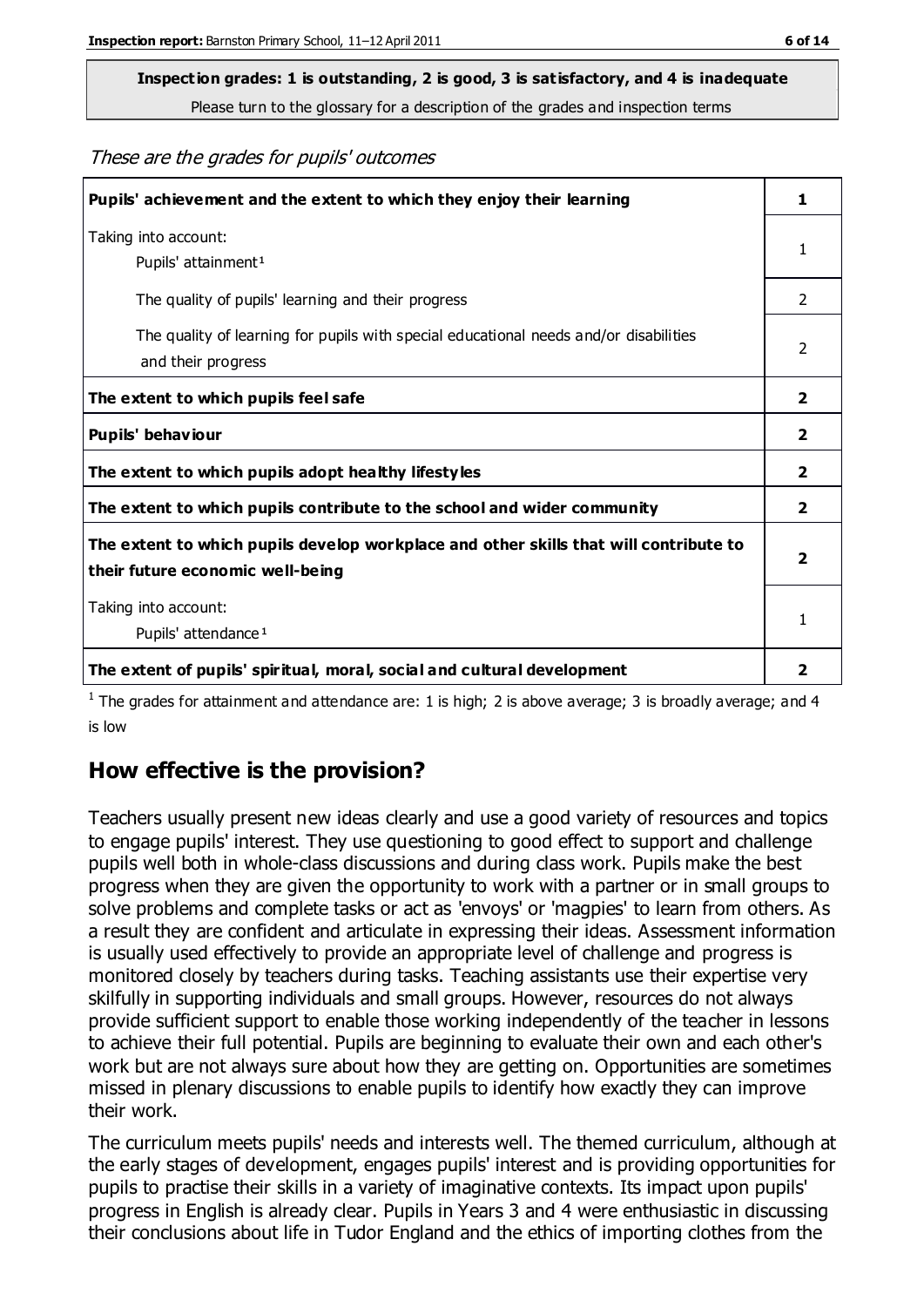Third World as a result of their experience of weaving, for instance. Pupils use ICT to extend their learning, for research or to develop their skills. Their experience is further enriched by a variety of visitors, visits and extra-curricular activities. These are popular and well-attended. Pupils also benefit from specialist teaching in French, Spanish and physical education. They also participate enthusiastically in a variety of activities such as the Eggstravanganza art project before Easter, as well as in school productions.

Good care, guidance and support for individuals results in an orderly and harmonious community. Each pupil's progress is reviewed regularly and this triggers prompt extra support where necessary. Well-thought-out induction procedures and close links with preschool settings help children settle quickly when they join the school. Similarly, links with the high school ensure pupils feel confident when they move on to the next stage in their education. The school works very effectively with a range of external agencies, as well as parents and carers, to remove barriers to learning for pupils whose circumstances may make them vulnerable.

| The quality of teaching                                                                                    |  |
|------------------------------------------------------------------------------------------------------------|--|
| Taking into account:<br>The use of assessment to support learning                                          |  |
| The extent to which the curriculum meets pupils' needs, including, where relevant,<br>through partnerships |  |
| The effectiveness of care, guidance and support                                                            |  |

These are the grades for the quality of provision

## **How effective are leadership and management?**

The headteacher's thorough analysis of the school's performance and the very clear direction for development that she has set are effective in helping to raise attainment. She is well-supported by the senior leadership team. The school provides an atmosphere where achievement is valued and celebrated. Close and accurate tracking of pupils' progress informs school improvement planning well. Teachers have begun to work in teams to plan lessons. This is effective in spreading good practice and results in a good level of consistency across year groups. Subject leaders are fully involved in planning the new curriculum and in tracking pupils' progress but are developing their roles to play a fuller part in monitoring and evaluating teaching and learning in their subjects.

The governing body is very supportive, increasingly involved in school activities and is developing its capacity to challenge the school. The school's focus on the needs of individuals demonstrates its strong commitment to promoting equality of opportunity. Safeguarding procedures are satisfactory and activities designed to improve children's understanding of how to stay safe are part of the curriculum. However, although routine checks are carried out they are not always recorded accurately. Workshops and meetings enable parents and carers to support their children's learning effectively. However, some parents and carers say they would like to be better informed about their children's progress and about events at the school. The school promotes community cohesion well both in the immediate area and through its links with schools in Cumbria and Africa which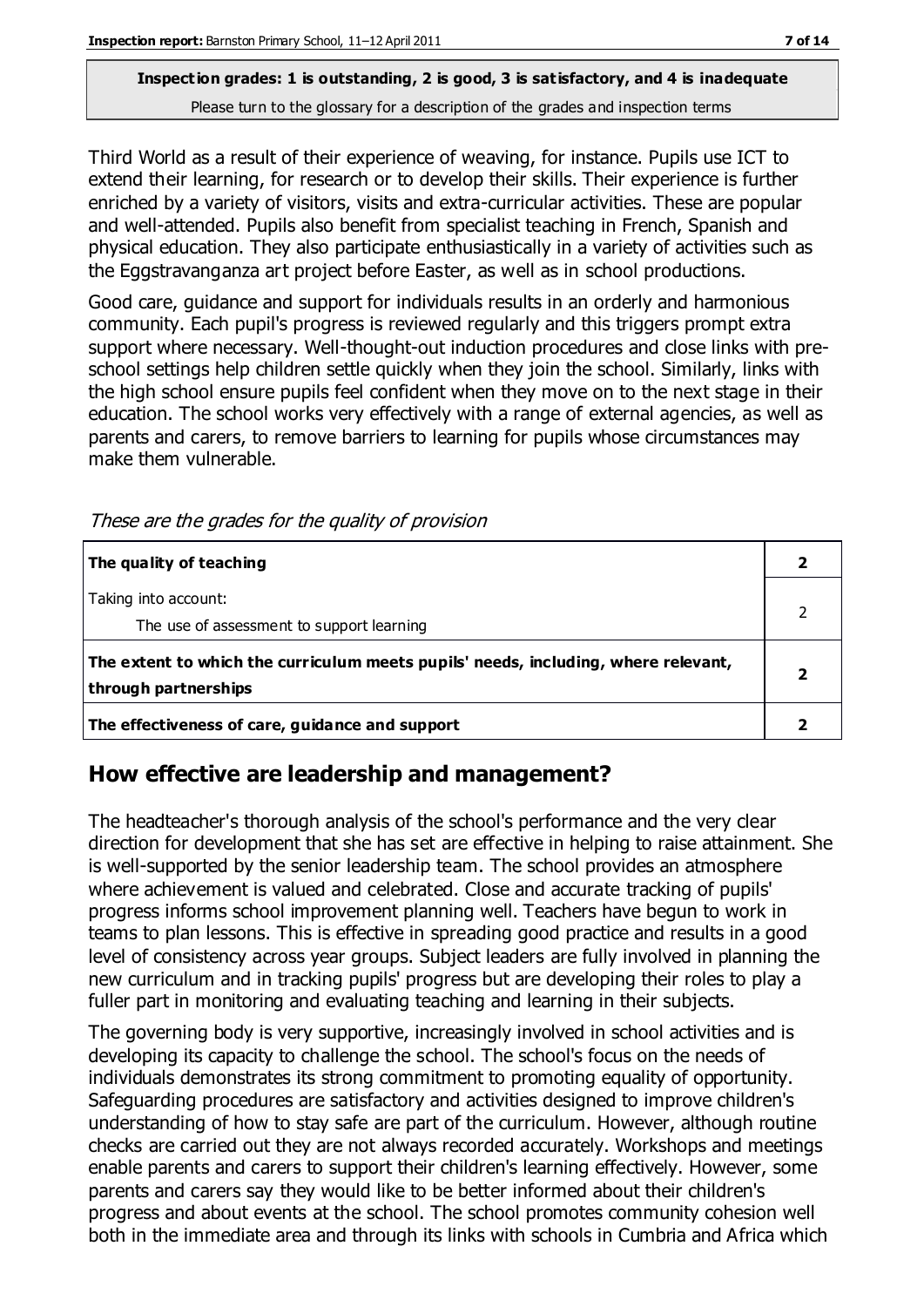give pupils an insight into the diversity of cultures at home and abroad. The school provides good value for money.

These are the grades for leadership and management

| The effectiveness of leadership and management in embedding ambition and driving<br><b>improvement</b>                                                           | 2              |
|------------------------------------------------------------------------------------------------------------------------------------------------------------------|----------------|
| Taking into account:<br>The leadership and management of teaching and learning                                                                                   | $\mathcal{P}$  |
| The effectiveness of the governing body in challenging and supporting the<br>school so that weaknesses are tackled decisively and statutory responsibilities met | 3              |
| The effectiveness of the school's engagement with parents and carers                                                                                             | $\overline{2}$ |
| The effectiveness of partnerships in promoting learning and well-being                                                                                           | $\overline{2}$ |
| The effectiveness with which the school promotes equality of opportunity and tackles<br>discrimination                                                           | 2              |
| The effectiveness of safeguarding procedures                                                                                                                     | 3              |
| The effectiveness with which the school promotes community cohesion                                                                                              | 2              |
| The effectiveness with which the school deploys resources to achieve value for money                                                                             | 2              |

## **Early Years Foundation Stage**

All children, including those with special educational needs and/or disabilities, make good progress during their time in the Reception class. Behaviour is outstanding and children respond positively to adults, play well with their classmates and display clear enjoyment in their learning. Close liaison with pre-school settings and good relationships with parents and carers ensure children settle quickly and transition arrangements ensure they can settle quickly into Year 1. Children learn effectively through a good variety of stimulating adult-led and child-initiated activities. The outdoor play area has only recently been completed but children have already been preparing to use the gardening area by growing their own plants.

Teachers and teaching assistants monitor and record children's progress on a daily basis and this information is used effectively to record milestones and to plan next steps. Teachers and teaching assistants work very effectively as teams. They take every opportunity to engage in conversation with children and to encourage their independence, for instance, by completing routine tasks for themselves such as changing after physical education. Children respond very positively and show pride and pleasure in their achievements. Children are frequently required to describe what they have done, to explain not only what difficulties they found in completing tasks but also how they solved problems. As a result, by the time they enter Year 1, children are articulate and confident learners. Leadership and management of the Early Years Foundation Stage are good and there is a high level of consistency between the two Reception classes. Good levels of care and welfare are provided for the children to ensure their well-being.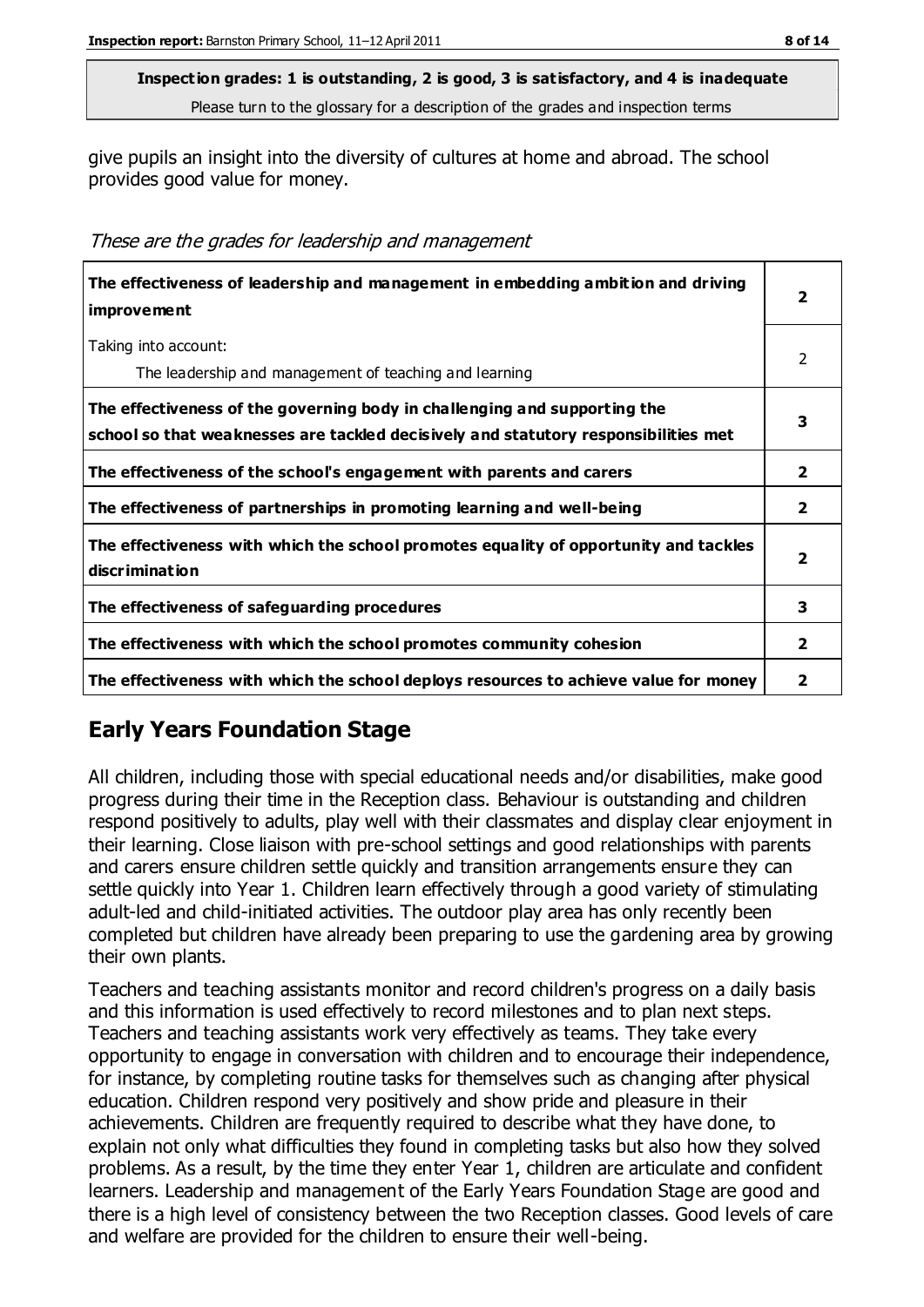**Inspection grades: 1 is outstanding, 2 is good, 3 is satisfactory, and 4 is inadequate**

Please turn to the glossary for a description of the grades and inspection terms

These are the grades for the Early Years Foundation Stage

| <b>Overall effectiveness of the Early Years Foundation Stage</b>                      |  |
|---------------------------------------------------------------------------------------|--|
| Taking into account:<br>Outcomes for children in the Early Years Foundation Stage     |  |
| The quality of provision in the Early Years Foundation Stage                          |  |
| The effectiveness of leadership and management of the Early Years Foundation<br>Stage |  |

#### **Views of parents and carers**

The large majority of the parents and carers who responded expressed positive views of the school. Parents and carers value highly the work of the school in helping their children to be happy. A very small minority expressed concern about the way the school deals with unacceptable behaviour. In discussion with inspectors pupils said they were confident that poor behaviour was dealt with promptly and effectively. On the whole, parents' and carers' views matched those of the inspectors.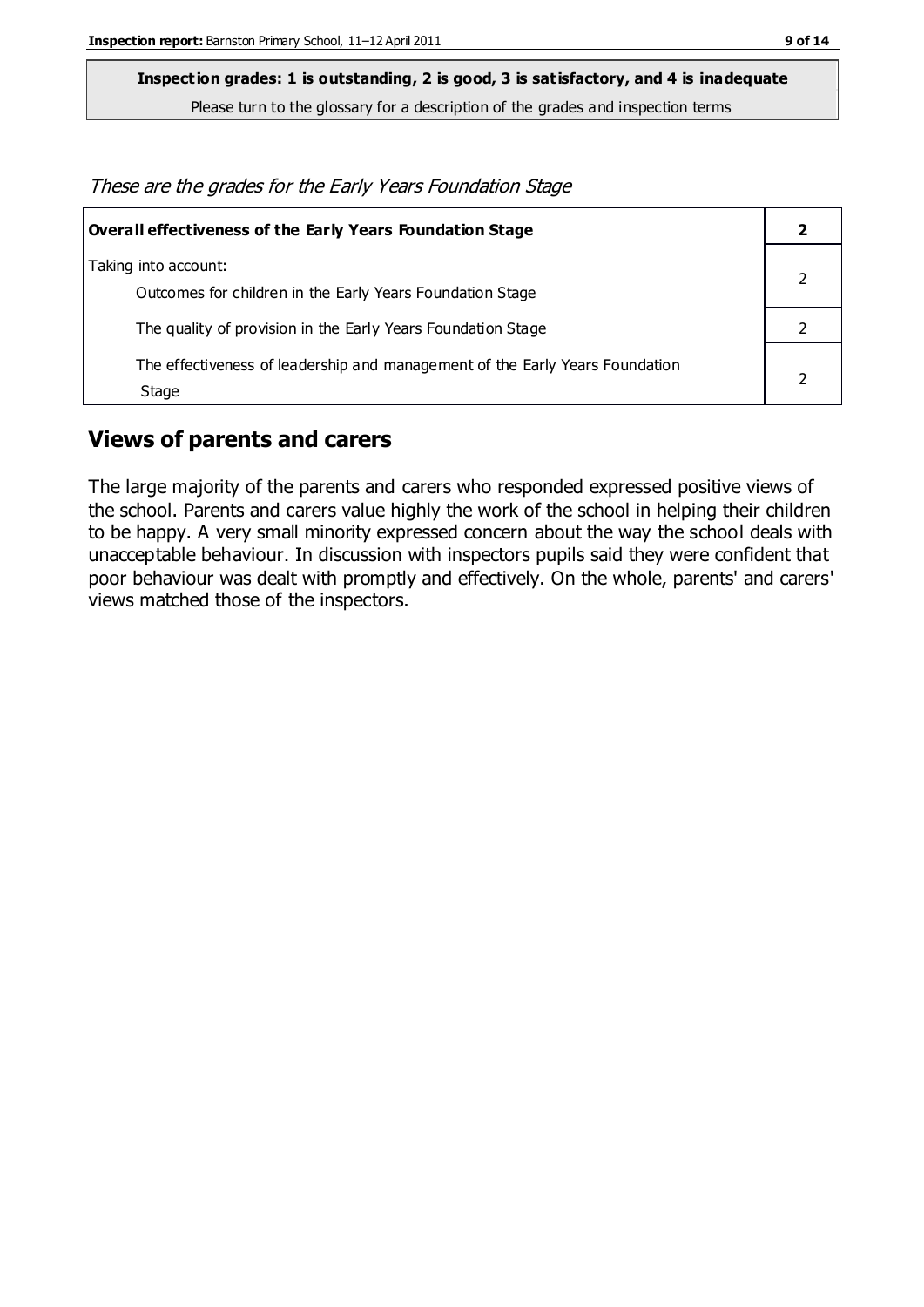#### **Responses from parents and carers to Ofsted's questionnaire**

Ofsted invited all the registered parents and carers of pupils registered at Barnston Primary School to complete a questionnaire about their views of the school.

In the questionnaire, parents and carers were asked to record how strongly they agreed with 13 statements about the school.

The inspection team received 107 completed questionnaires by the end of the on-site inspection. In total, there are 270 pupils registered at the school.

| <b>Statements</b>                                                                                                                                                                                                                                       | <b>Strongly</b><br>agree |               | <b>Agree</b> |               | <b>Disagree</b> |                | <b>Strongly</b><br>disagree |                |
|---------------------------------------------------------------------------------------------------------------------------------------------------------------------------------------------------------------------------------------------------------|--------------------------|---------------|--------------|---------------|-----------------|----------------|-----------------------------|----------------|
|                                                                                                                                                                                                                                                         | <b>Total</b>             | $\frac{1}{2}$ | <b>Total</b> | $\frac{1}{2}$ | <b>Total</b>    | $\frac{1}{2}$  | <b>Total</b>                | $\frac{1}{2}$  |
| My child enjoys school                                                                                                                                                                                                                                  | 56                       | 52            | 48           | 45            | 3               | 3              | $\mathbf 0$                 | $\mathbf 0$    |
| The school keeps my child<br>safe                                                                                                                                                                                                                       | 65                       | 61            | 37           | 35            | 4               | $\overline{4}$ | $\mathbf 0$                 | $\mathbf 0$    |
| My school informs me about<br>my child's progress                                                                                                                                                                                                       | 42                       | 39            | 58           | 54            | 6               | 6              | $\mathbf{1}$                | $\mathbf{1}$   |
| My child is making enough<br>progress at this school                                                                                                                                                                                                    | 42                       | 39            | 56           | 52            | 6               | 6              | $\overline{2}$              | $\overline{2}$ |
| The teaching is good at this<br>school                                                                                                                                                                                                                  | 45                       | 42            | 54           | 50            | 6               | 6              | $\overline{2}$              | $\overline{2}$ |
| The school helps me to<br>support my child's learning                                                                                                                                                                                                   | 45                       | 42            | 52           | 49            | 8               | $\overline{7}$ | $\mathbf{1}$                | $\mathbf{1}$   |
| The school helps my child to<br>have a healthy lifestyle                                                                                                                                                                                                | 37                       | 35            | 64           | 60            | 3               | 3              | $\mathbf{1}$                | $\mathbf{1}$   |
| The school makes sure that<br>my child is well prepared for<br>the future (for example<br>changing year group,<br>changing school, and for<br>children who are finishing<br>school, entering further or<br>higher education, or entering<br>employment) | 34                       | 32            | 59           | 55            | $\overline{7}$  | 7              | $\mathbf{1}$                | 1              |
| The school meets my child's<br>particular needs                                                                                                                                                                                                         | 37                       | 35            | 63           | 59            | 4               | 4              | 3                           | 3              |
| The school deals effectively<br>with unacceptable behaviour                                                                                                                                                                                             | 35                       | 33            | 59           | 55            | 9               | 8              | $\mathbf 0$                 | $\pmb{0}$      |
| The school takes account of<br>my suggestions and concerns                                                                                                                                                                                              | 37                       | 35            | 63           | 59            | 4               | 4              | 1                           | 1              |
| The school is led and<br>managed effectively                                                                                                                                                                                                            | 47                       | 44            | 53           | 50            | $\overline{4}$  | $\overline{4}$ | $\mathbf 0$                 | $\mathbf 0$    |
| Overall, I am happy with my<br>child's experience at this<br>school                                                                                                                                                                                     | 52                       | 49            | 48           | 45            | $\overline{4}$  | $\overline{4}$ | $\mathbf{1}$                | $\mathbf{1}$   |

The table above summarises the responses that parents and carers made to each statement. The percentages indicate the proportion of parents and carers giving that response out of the total number of completed questionnaires. Where one or more parents and carers chose not to answer a particular question, the percentages will not add up to 100%.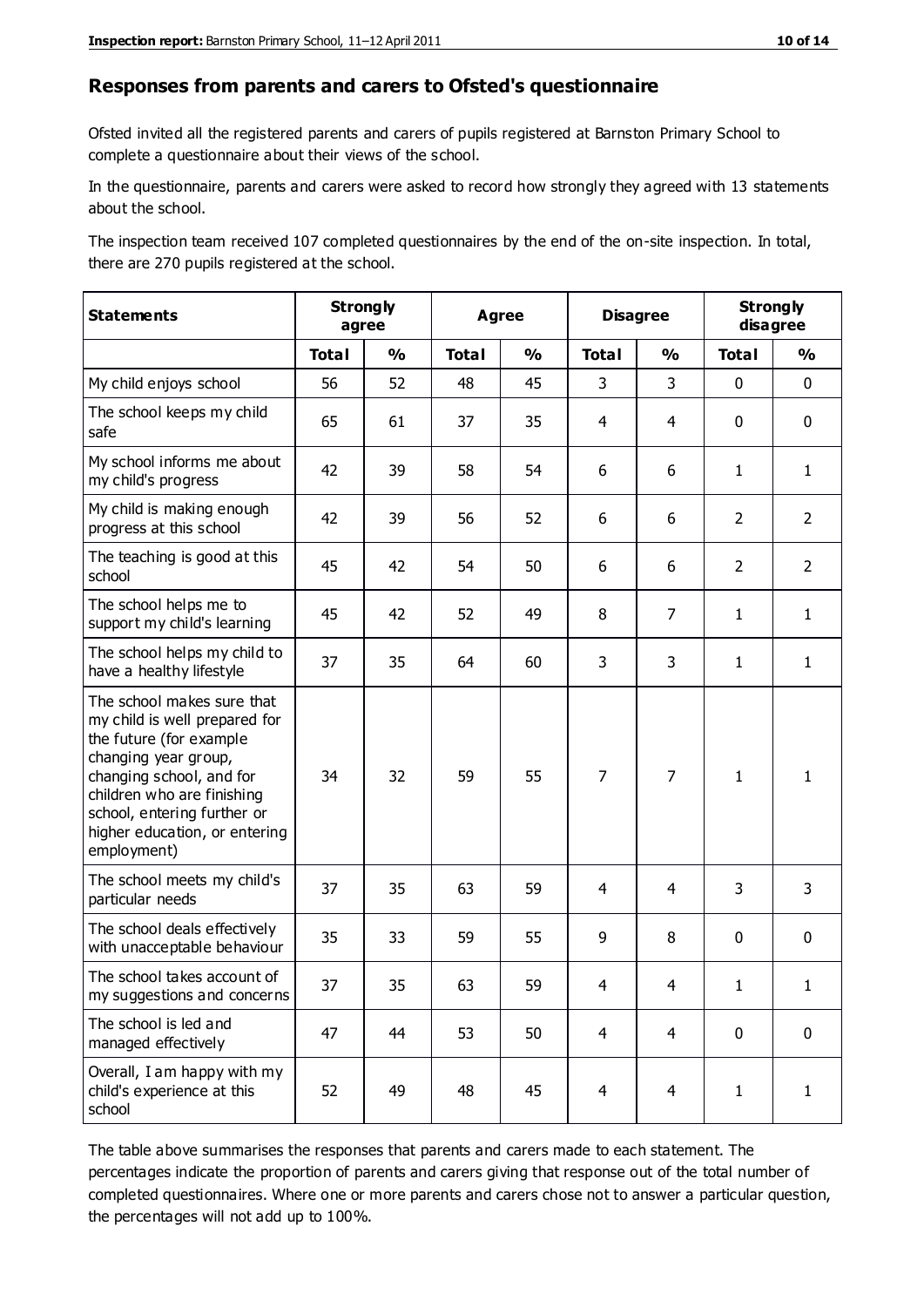## **Glossary**

| Grade   | <b>Judgement</b> | <b>Description</b>                                                                                                                                                                                                            |
|---------|------------------|-------------------------------------------------------------------------------------------------------------------------------------------------------------------------------------------------------------------------------|
| Grade 1 | Outstanding      | These features are highly effective. An outstanding school<br>provides exceptionally well for all its pupils' needs.                                                                                                          |
| Grade 2 | Good             | These are very positive features of a school. A school that<br>is good is serving its pupils well.                                                                                                                            |
| Grade 3 | Satisfactory     | These features are of reasonable quality. A satisfactory<br>school is providing adequately for its pupils.                                                                                                                    |
| Grade 4 | Inadequate       | These features are not of an acceptable standard. An<br>inadequate school needs to make significant improvement<br>in order to meet the needs of its pupils. Ofsted inspectors<br>will make further visits until it improves. |

#### **What inspection judgements mean**

## **Overall effectiveness of schools**

|                       | Overall effectiveness judgement (percentage of schools) |      |                     |                   |
|-----------------------|---------------------------------------------------------|------|---------------------|-------------------|
| <b>Type of school</b> | <b>Outstanding</b>                                      | Good | <b>Satisfactory</b> | <b>Inadequate</b> |
| Nursery schools       | 59                                                      | 35   | 3                   | 3                 |
| Primary schools       | 9                                                       | 44   | 39                  | 7                 |
| Secondary schools     | 13                                                      | 36   | 41                  | 11                |
| Sixth forms           | 15                                                      | 39   | 43                  | 3                 |
| Special schools       | 35                                                      | 43   | 17                  | 5                 |
| Pupil referral units  | 21                                                      | 42   | 29                  | 9                 |
| All schools           | 13                                                      | 43   | 37                  | 8                 |

New school inspection arrangements were introduced on 1 September 2009. This means that inspectors now make some additional judgements that were not made previously.

The data in the table above are for the period 1 September 2009 to 31 August 2010 and are consistent with the latest published official statistics about maintained school inspec tion outcomes (see **[www.ofsted.gov.uk](http://www.ofsted.gov.uk/)**).

The sample of schools inspected during 2009/10 was not representative of all schools nationally, as weaker schools are inspected more frequently than good or outstanding schools.

Percentages are rounded and do not always add exactly to 100.

Sixth form figures reflect the judgements made for the overall effectiveness of the sixth form in secondary schools, special schools and pupil referral units.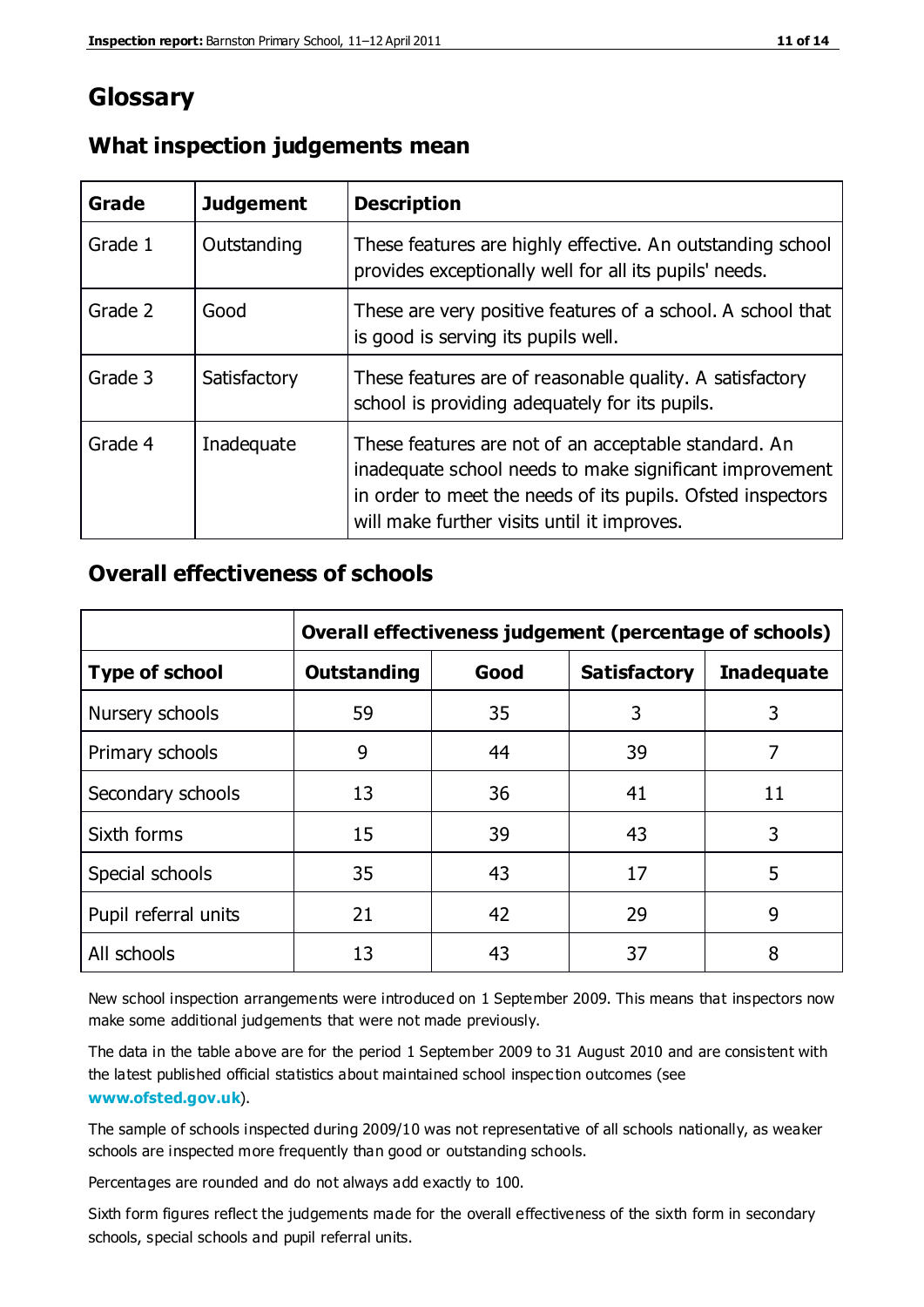# **Common terminology used by inspectors**

| Achievement:                  | the progress and success of a pupil in their learning,<br>development or training.                                                                                                                                                          |  |  |
|-------------------------------|---------------------------------------------------------------------------------------------------------------------------------------------------------------------------------------------------------------------------------------------|--|--|
| Attainment:                   | the standard of the pupils' work shown by test and<br>examination results and in lessons.                                                                                                                                                   |  |  |
| Capacity to improve:          | the proven ability of the school to continue<br>improving. Inspectors base this judgement on what<br>the school has accomplished so far and on the quality<br>of its systems to maintain improvement.                                       |  |  |
| Leadership and management:    | the contribution of all the staff with responsibilities,<br>not just the headteacher, to identifying priorities,<br>directing and motivating staff and running the school.                                                                  |  |  |
| Learning:                     | how well pupils acquire knowledge, develop their<br>understanding, learn and practise skills and are<br>developing their competence as learners.                                                                                            |  |  |
| <b>Overall effectiveness:</b> | inspectors form a judgement on a school's overall<br>effectiveness based on the findings from their<br>inspection of the school. The following judgements,<br>in particular, influence what the overall effectiveness<br>judgement will be. |  |  |
|                               | The school's capacity for sustained<br>improvement.                                                                                                                                                                                         |  |  |
|                               | Outcomes for individuals and groups of pupils.                                                                                                                                                                                              |  |  |
|                               | The quality of teaching.                                                                                                                                                                                                                    |  |  |
|                               | The extent to which the curriculum meets<br>pupils' needs, including, where relevant,<br>through partnerships.                                                                                                                              |  |  |
|                               | The effectiveness of care, guidance and<br>support.                                                                                                                                                                                         |  |  |
| Progress:                     | the rate at which pupils are learning in lessons and<br>over longer periods of time. It is often measured by<br>comparing the pupils' attainment at the end of a key                                                                        |  |  |

stage with their attainment when they started.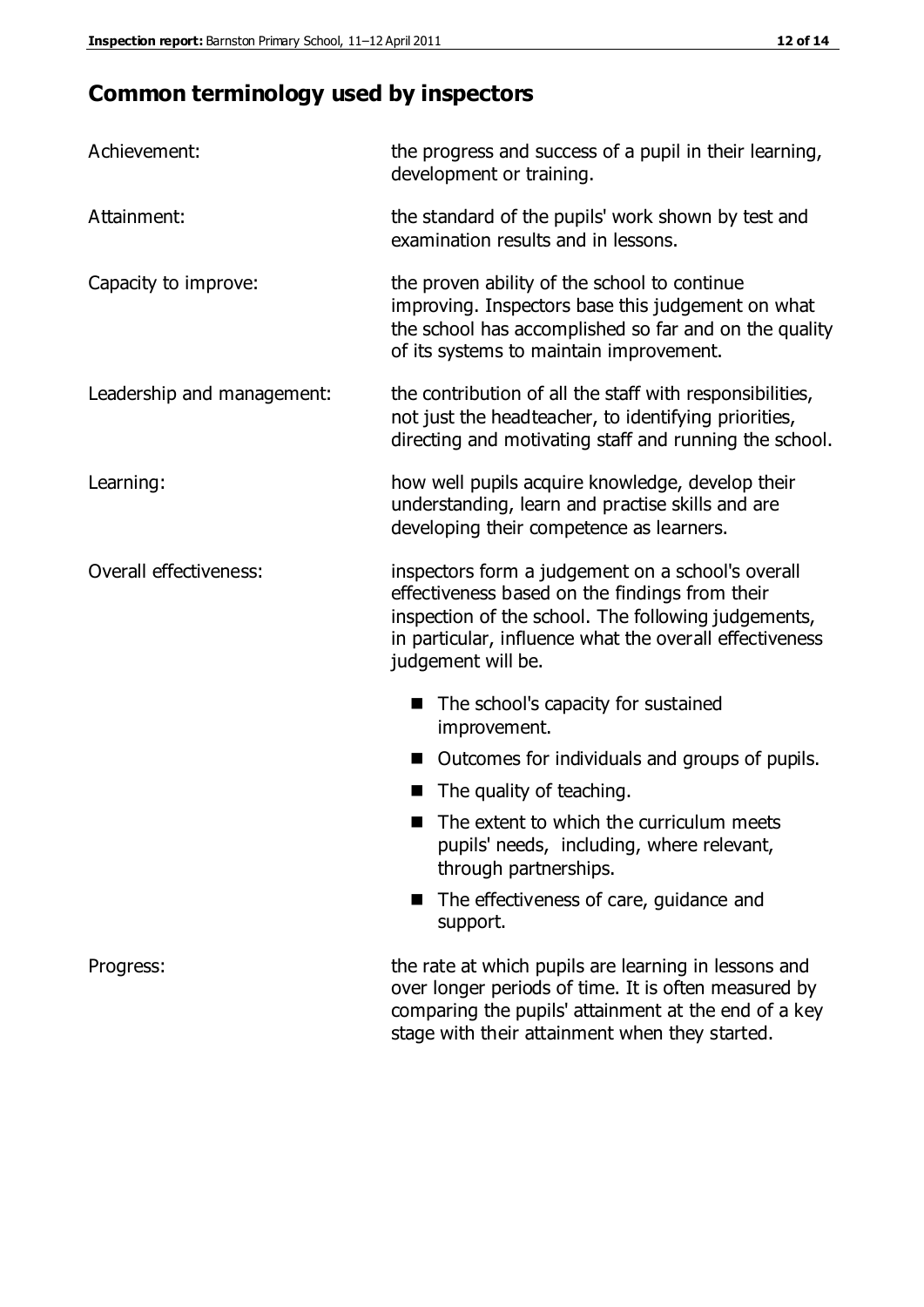### **This letter is provided for the school, parents and carers to share with their children. It describes Ofsted's main findings from the inspection of their school.**

13 April 2011

#### Dear Pupils

#### **Inspection of Barnston Primary School, Wirral, CH60 1XW**

I would like to thank you on behalf of all the inspectors for making us so welcome when we visited your school recently. We really enjoyed talking to you all and hearing what you had to say. You told us how much you enjoy your learning and how proud you are of your school. We agree with you. You go to a good school. Your behaviour is good and we were very impressed by the way you helped us and each other during our visit. You told us that the staff look after you well and we agree, the care you receive is good. We noticed, for example, how well pupils are supported by teaching assistants in lessons but we also noticed that in some lessons some of you needed a bit more help when you completed work on your own. We have asked the school to try to make all the lessons as good as the best by ensuring you get the right amount of support.

Teachers make lessons interesting and this helps you to make good progress in your English and mathematics. We think you could make even better progress so we have asked the teachers to make sure you get more opportunities to practise your English, mathematics and information and communication technology skills in different subjects. Some of you told us that you were not always sure about how you are getting on. We noticed that the marking in English was very good and gave you very good ideas about how you are doing and precise guidance about how to improve. We have asked the teachers to make sure that marking for all your work is of the same high standard.

Younger children in the Reception class also make good progress and enjoy their learning. The headteacher and staff are working very hard to make your school even better. They keep you safe but we have asked them to keep better records of procedures they use to do this. I wish you every success for the future and hope that you continue to enjoy your learning.

Yours sincerely

Judith Tolley Lead inspector